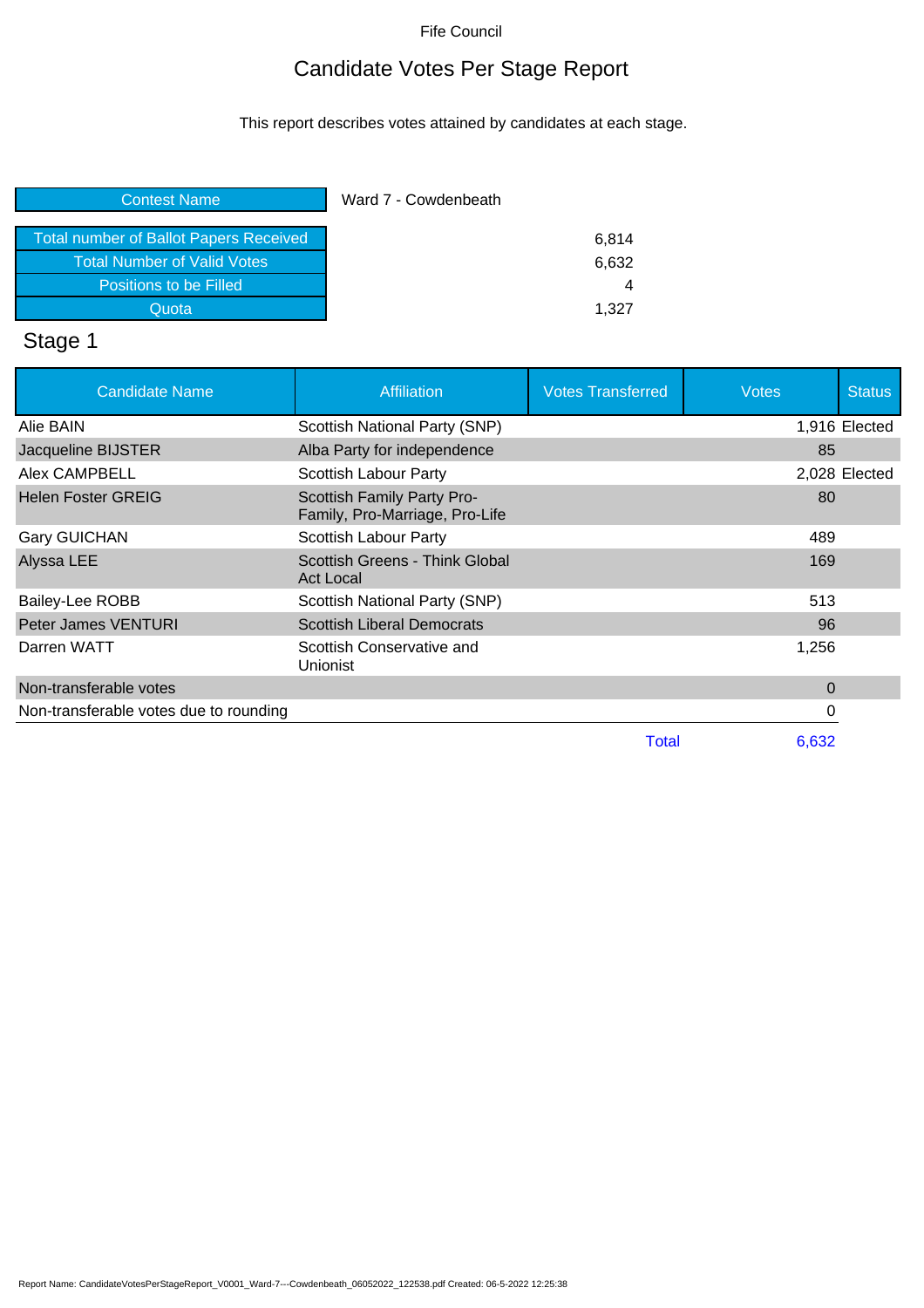## Candidate Votes Per Stage Report

This report describes votes attained by candidates at each stage.

## Stage 2

## Surplus of Alex CAMPBELL 701.00000

| <b>Candidate Name</b>                  | Affiliation                                                  | <b>Votes Transferred</b> | <b>Votes</b> | <b>Status</b> |
|----------------------------------------|--------------------------------------------------------------|--------------------------|--------------|---------------|
| Alie BAIN                              | Scottish National Party (SNP)                                | 0.00000                  | 1,916.00000  |               |
| Jacqueline BIJSTER                     | Alba Party for independence                                  | 7.25886                  | 92.25886     |               |
| Alex CAMPBELL                          | Scottish Labour Party                                        | -701.00000               | 1,327.00000  |               |
| <b>Helen Foster GREIG</b>              | Scottish Family Party Pro-<br>Family, Pro-Marriage, Pro-Life | 10.02414                 | 90.02414     |               |
| <b>Gary GUICHAN</b>                    | Scottish Labour Party                                        | 503.28096                | 992.28096    |               |
| Alyssa LEE                             | Scottish Greens - Think Global<br>Act Local                  | 10.71546                 | 179.71546    |               |
| Bailey-Lee ROBB                        | Scottish National Party (SNP)                                | 30.76374                 | 543.76374    |               |
| <b>Peter James VENTURI</b>             | <b>Scottish Liberal Democrats</b>                            | 10.71546                 | 106.71546    |               |
| Darren WATT                            | Scottish Conservative and<br>Unionist                        | 53.92296                 | 1,309.92296  |               |
| Non-transferable votes                 |                                                              | 74.31690                 | 74.31690     |               |
| Non-transferable votes due to rounding |                                                              | 0.00152                  | 0.00152      |               |
|                                        |                                                              | Total                    | 6,632.00000  |               |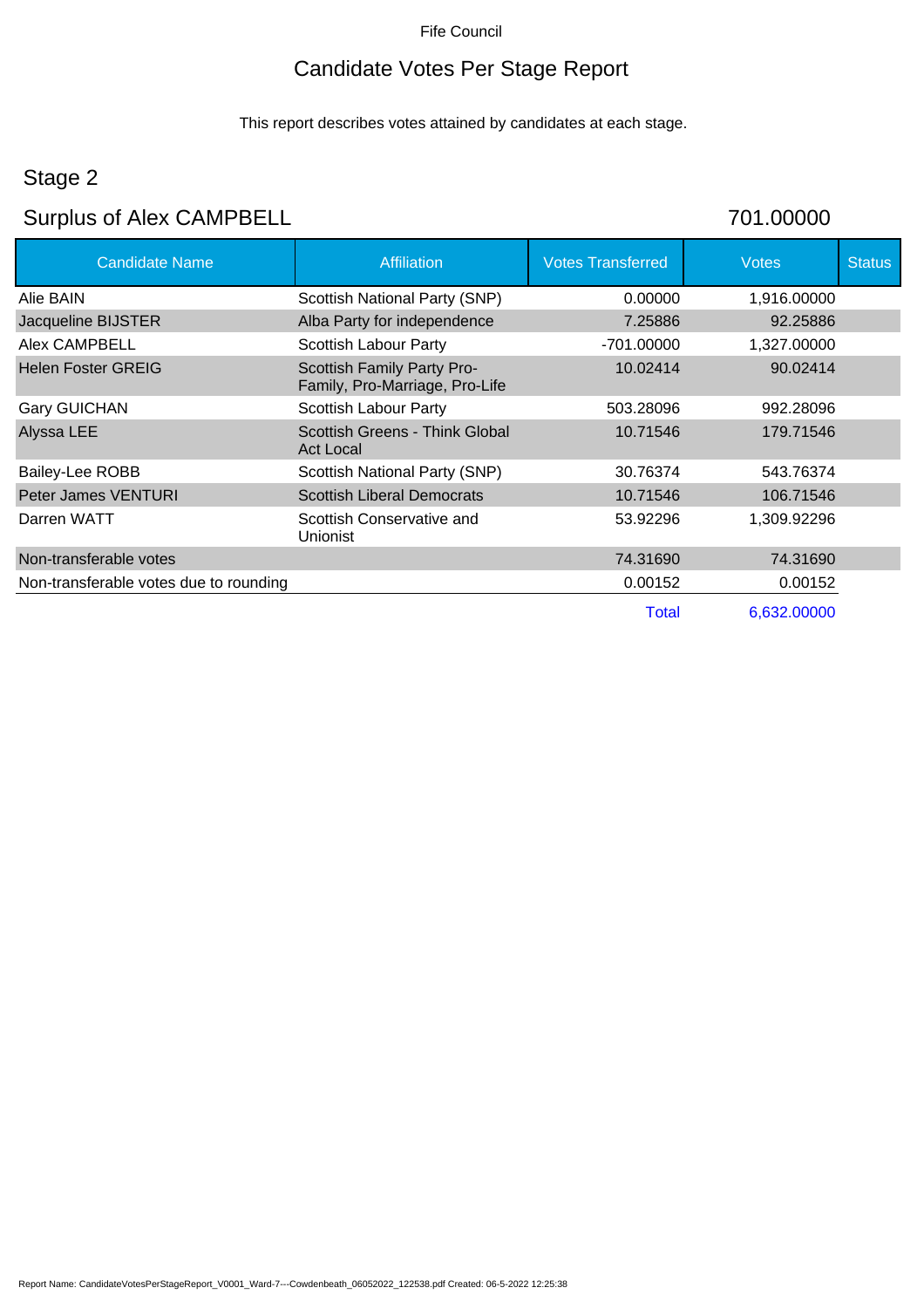## Candidate Votes Per Stage Report

This report describes votes attained by candidates at each stage.

## Stage 3

## Surplus of Alie BAIN 589.00000

| <b>Candidate Name</b>                  | <b>Affiliation</b>                                           | <b>Votes Transferred</b> | <b>Votes</b> | <b>Status</b> |
|----------------------------------------|--------------------------------------------------------------|--------------------------|--------------|---------------|
| Alie BAIN                              | Scottish National Party (SNP)                                | -589.00000               | 1,327.00000  |               |
| Jacqueline BIJSTER                     | Alba Party for independence                                  | 17.82978                 | 110.08864    |               |
| Alex CAMPBELL                          | Scottish Labour Party                                        | 0.00000                  | 1,327.00000  |               |
| <b>Helen Foster GREIG</b>              | Scottish Family Party Pro-<br>Family, Pro-Marriage, Pro-Life | 6.76302                  | 96.78716     |               |
| <b>Gary GUICHAN</b>                    | Scottish Labour Party                                        | 28.28172                 | 1,020.56268  |               |
| Alyssa LEE                             | Scottish Greens - Think Global<br><b>Act Local</b>           | 27.66690                 | 207.38236    |               |
| Bailey-Lee ROBB                        | Scottish National Party (SNP)                                | 458.04090                | 1,001.80464  |               |
| Peter James VENTURI                    | <b>Scottish Liberal Democrats</b>                            | 1.84446                  | 108.55992    |               |
| Darren WATT                            | Scottish Conservative and<br>Unionist                        | 10.14453                 | 1,320.06749  |               |
| Non-transferable votes                 |                                                              | 38.42625                 | 112.74467    |               |
| Non-transferable votes due to rounding |                                                              | 0.00244                  | 0.00244      |               |
|                                        |                                                              | <b>Total</b>             | 6,632.00000  |               |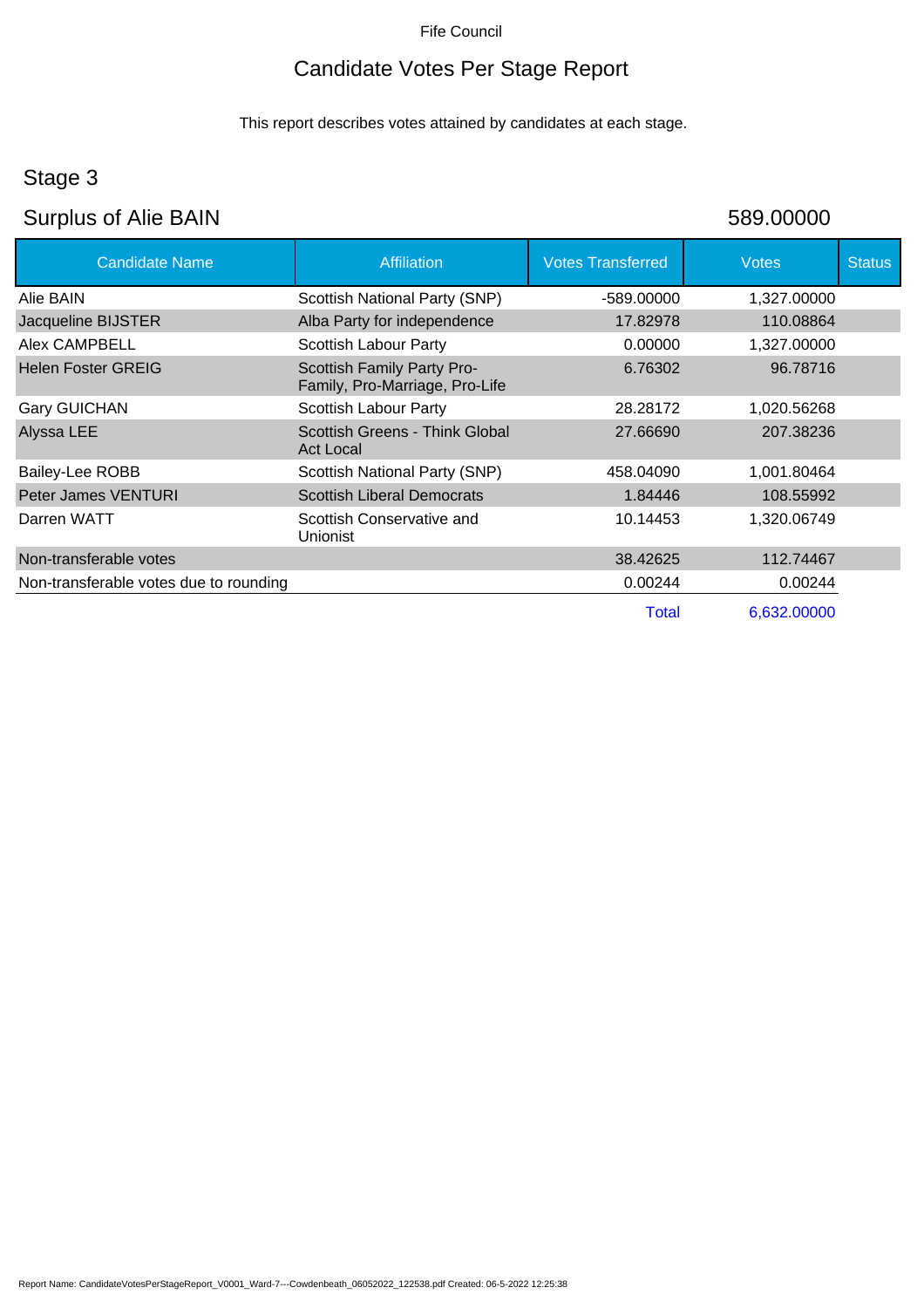## Candidate Votes Per Stage Report

This report describes votes attained by candidates at each stage.

## Stage 4

### Exclusion of Helen Foster GREIG 86.78716

| <b>Candidate Name</b>                  | Affiliation                                                  | <b>Votes Transferred</b> | <b>Votes</b>        | <b>Status</b> |
|----------------------------------------|--------------------------------------------------------------|--------------------------|---------------------|---------------|
| Alie BAIN                              | Scottish National Party (SNP)                                | 0.00000                  | 1,327.00000         |               |
| Jacqueline BIJSTER                     | Alba Party for independence                                  | 5.61482                  | 115.70346           |               |
| Alex CAMPBELL                          | <b>Scottish Labour Party</b>                                 | 0.00000                  | 1,327.00000         |               |
| <b>Helen Foster GREIG</b>              | Scottish Family Party Pro-<br>Family, Pro-Marriage, Pro-Life | $-96.78716$              | 0.00000             |               |
| <b>Gary GUICHAN</b>                    | Scottish Labour Party                                        | 13.76147                 | 1,034.32415         |               |
| Alyssa LEE                             | Scottish Greens - Think Global<br><b>Act Local</b>           | 10.30614                 | 217.68850           |               |
| <b>Bailey-Lee ROBB</b>                 | Scottish National Party (SNP)                                | 7.84319                  | 1,009.64783         |               |
| Peter James VENTURI                    | <b>Scottish Liberal Democrats</b>                            | 4.65307                  | 113.21299           |               |
| Darren WATT                            | Scottish Conservative and<br>Unionist                        | 26.03698                 | 1,346.10447 Elected |               |
| Non-transferable votes                 |                                                              | 28.57149                 | 141.31860           |               |
| Non-transferable votes due to rounding |                                                              | 0.00000                  | 0.00000             |               |
|                                        |                                                              | Total                    | 6,632.00000         |               |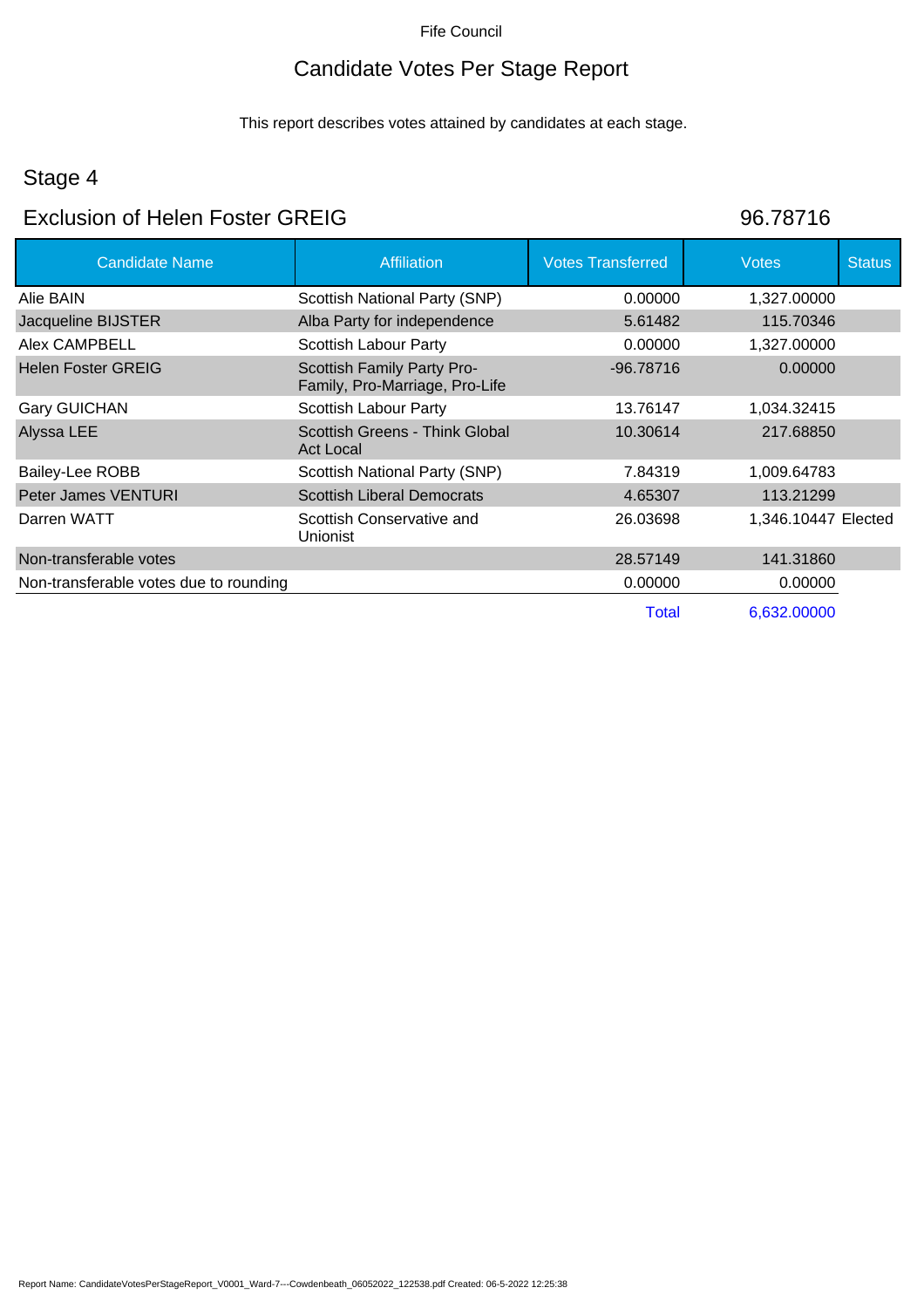## Candidate Votes Per Stage Report

This report describes votes attained by candidates at each stage.

## Stage 5

## Surplus of Darren WATT 19.10447

| <b>Candidate Name</b>                  | <b>Affiliation</b>                                           | <b>Votes Transferred</b> | <b>Votes</b> | <b>Status</b> |
|----------------------------------------|--------------------------------------------------------------|--------------------------|--------------|---------------|
| Alie BAIN                              | Scottish National Party (SNP)                                | 0.00000                  | 1,327.00000  |               |
| Jacqueline BIJSTER                     | Alba Party for independence                                  | 0.31708                  | 116.02054    |               |
| Alex CAMPBELL                          | Scottish Labour Party                                        | 0.00000                  | 1,327.00000  |               |
| <b>Helen Foster GREIG</b>              | Scottish Family Party Pro-<br>Family, Pro-Marriage, Pro-Life | 0.00000                  | 0.00000      |               |
| <b>Gary GUICHAN</b>                    | Scottish Labour Party                                        | 6.32520                  | 1,040.64935  |               |
| Alyssa LEE                             | Scottish Greens - Think Global<br>Act Local                  | 0.70508                  | 218.39358    |               |
| Bailey-Lee ROBB                        | Scottish National Party (SNP)                                | 1.14594                  | 1,010.79377  |               |
| Peter James VENTURI                    | <b>Scottish Liberal Democrats</b>                            | 3.36011                  | 116.57310    |               |
| Darren WATT                            | Scottish Conservative and<br>Unionist                        | $-19.10447$              | 1,327.00000  |               |
| Non-transferable votes                 |                                                              | 7.24696                  | 148.56556    |               |
| Non-transferable votes due to rounding |                                                              | 0.00410                  | 0.00410      |               |
|                                        |                                                              | Total                    | 6,632.00000  |               |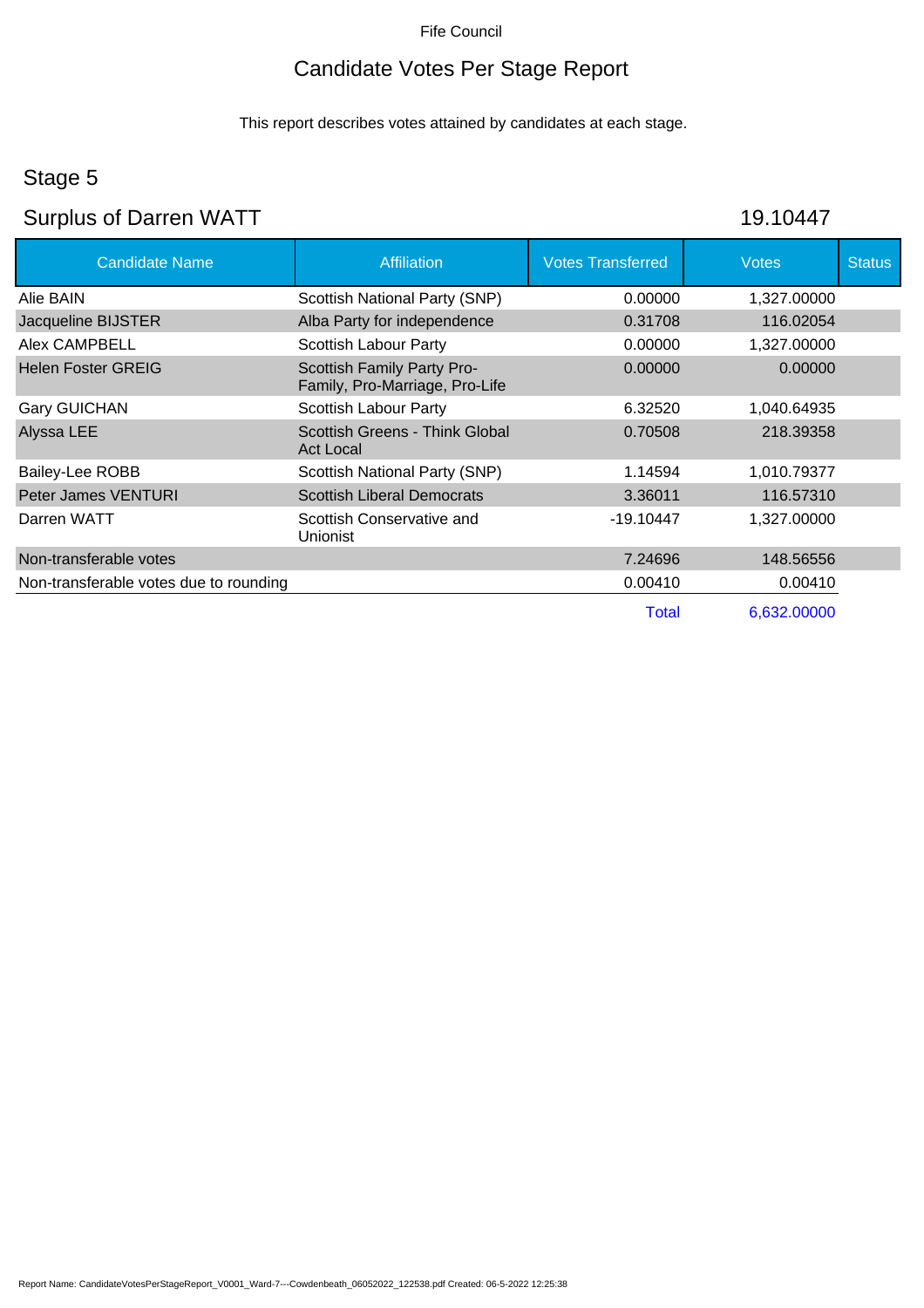## Candidate Votes Per Stage Report

This report describes votes attained by candidates at each stage.

### Stage 6

## Exclusion of Jacqueline BIJSTER 116.02054

| <b>Candidate Name</b>                  | <b>Affiliation</b>                                           | <b>Votes Transferred</b> | <b>Votes</b> | <b>Status</b> |
|----------------------------------------|--------------------------------------------------------------|--------------------------|--------------|---------------|
| Alie BAIN                              | Scottish National Party (SNP)                                | 0.00000                  | 1,327.00000  |               |
| Jacqueline BIJSTER                     | Alba Party for independence                                  | $-116.02054$             | 0.00000      |               |
| Alex CAMPBELL                          | Scottish Labour Party                                        | 0.00000                  | 1,327.00000  |               |
| <b>Helen Foster GREIG</b>              | Scottish Family Party Pro-<br>Family, Pro-Marriage, Pro-Life | 0.00000                  | 0.00000      |               |
| <b>Gary GUICHAN</b>                    | Scottish Labour Party                                        | 14.92884                 | 1,055.57819  |               |
| Alyssa LEE                             | Scottish Greens - Think Global<br><b>Act Local</b>           | 18.86228                 | 237.25586    |               |
| Bailey-Lee ROBB                        | <b>Scottish National Party (SNP)</b>                         | 36.71236                 | 1,047.50613  |               |
| <b>Peter James VENTURI</b>             | <b>Scottish Liberal Democrats</b>                            | 3.69564                  | 120.26874    |               |
| Darren WATT                            | Scottish Conservative and<br><b>Unionist</b>                 | 0.00000                  | 1,327.00000  |               |
| Non-transferable votes                 |                                                              | 41.82142                 | 190.39108    |               |
| Non-transferable votes due to rounding |                                                              | 0.00000                  | 0.00000      |               |
|                                        |                                                              | Total                    | 6,632.00000  |               |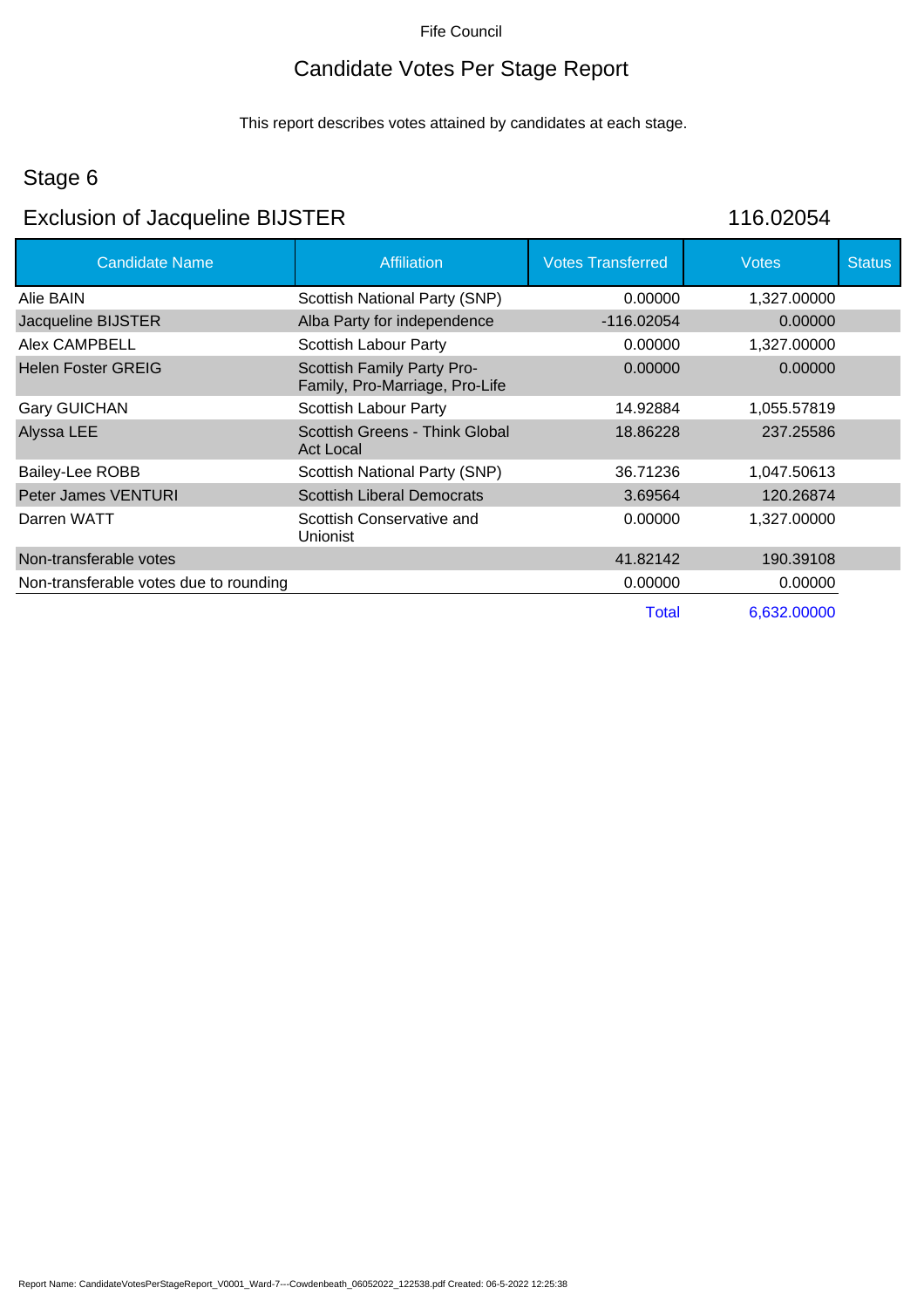## Candidate Votes Per Stage Report

This report describes votes attained by candidates at each stage.

## Stage 7

### Exclusion of Peter James VENTURI 120.26874

| <b>Candidate Name</b>                  | <b>Affiliation</b>                                           | <b>Votes Transferred</b> | <b>Votes</b> | <b>Status</b> |
|----------------------------------------|--------------------------------------------------------------|--------------------------|--------------|---------------|
| Alie BAIN                              | Scottish National Party (SNP)                                | 0.00000                  | 1,327.00000  |               |
| Jacqueline BIJSTER                     | Alba Party for independence                                  | 0.00000                  | 0.00000      |               |
| Alex CAMPBELL                          | <b>Scottish Labour Party</b>                                 | 0.00000                  | 1,327.00000  |               |
| <b>Helen Foster GREIG</b>              | Scottish Family Party Pro-<br>Family, Pro-Marriage, Pro-Life | 0.00000                  | 0.00000      |               |
| <b>Gary GUICHAN</b>                    | Scottish Labour Party                                        | 38.88604                 | 1,094.46423  |               |
| Alyssa LEE                             | Scottish Greens - Think Global<br><b>Act Local</b>           | 23.00655                 | 260.26241    |               |
| Bailey-Lee ROBB                        | Scottish National Party (SNP)                                | 7.42097                  | 1,054.92710  |               |
| Peter James VENTURI                    | <b>Scottish Liberal Democrats</b>                            | $-120.26874$             | 0.00000      |               |
| Darren WATT                            | Scottish Conservative and<br><b>Unionist</b>                 | 0.00000                  | 1,327.00000  |               |
| Non-transferable votes                 |                                                              | 50.95518                 | 241.34626    |               |
| Non-transferable votes due to rounding |                                                              | 0.00000                  | 0.00000      |               |
|                                        |                                                              | Total                    | 6,632,00000  |               |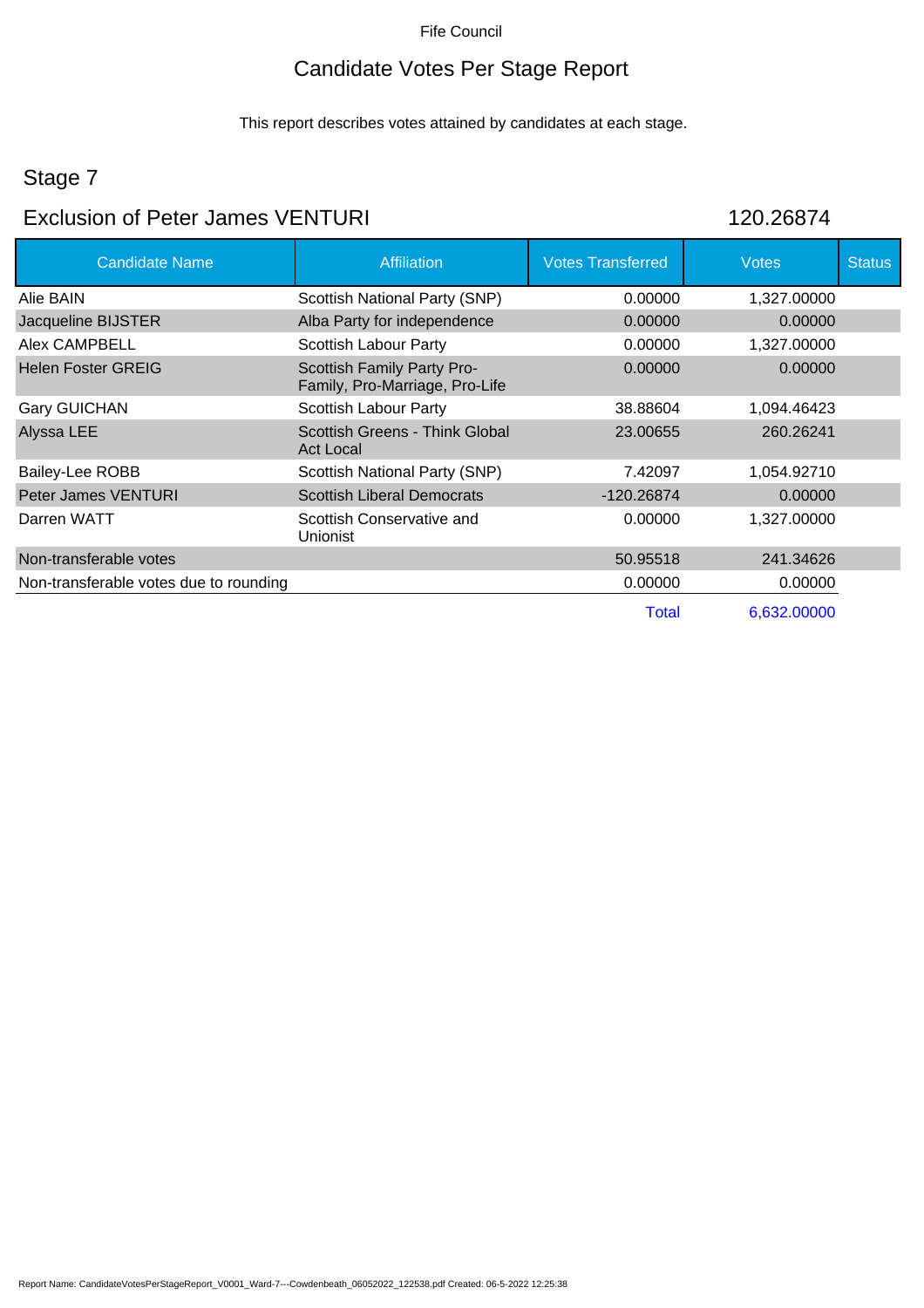## Candidate Votes Per Stage Report

This report describes votes attained by candidates at each stage.

### Stage 8

### Exclusion of Alyssa LEE 260.26241

| <b>Candidate Name</b>                  | <b>Affiliation</b>                                           | <b>Votes Transferred</b> | <b>Votes</b> | <b>Status</b> |
|----------------------------------------|--------------------------------------------------------------|--------------------------|--------------|---------------|
| Alie BAIN                              | Scottish National Party (SNP)                                | 0.00000                  | 1,327.00000  |               |
| Jacqueline BIJSTER                     | Alba Party for independence                                  | 0.00000                  | 0.00000      |               |
| Alex CAMPBELL                          | Scottish Labour Party                                        | 0.00000                  | 1,327.00000  |               |
| <b>Helen Foster GREIG</b>              | Scottish Family Party Pro-<br>Family, Pro-Marriage, Pro-Life | 0.00000                  | 0.00000      |               |
| <b>Gary GUICHAN</b>                    | Scottish Labour Party                                        | 63.90468                 | 1,158.36891  |               |
| Alyssa LEE                             | Scottish Greens - Think Global<br>Act Local                  | $-260.26241$             | 0.00000      |               |
| Bailey-Lee ROBB                        | Scottish National Party (SNP)                                | 107.70056                | 1,162.62766  |               |
| Peter James VENTURI                    | <b>Scottish Liberal Democrats</b>                            | 0.00000                  | 0.00000      |               |
| Darren WATT                            | Scottish Conservative and<br><b>Unionist</b>                 | 0.00000                  | 1,327.00000  |               |
| Non-transferable votes                 |                                                              | 88.65717                 | 330.00343    |               |
| Non-transferable votes due to rounding |                                                              | 0.00000                  | 0.00000      |               |
|                                        |                                                              | Total                    | 6,632.00000  |               |